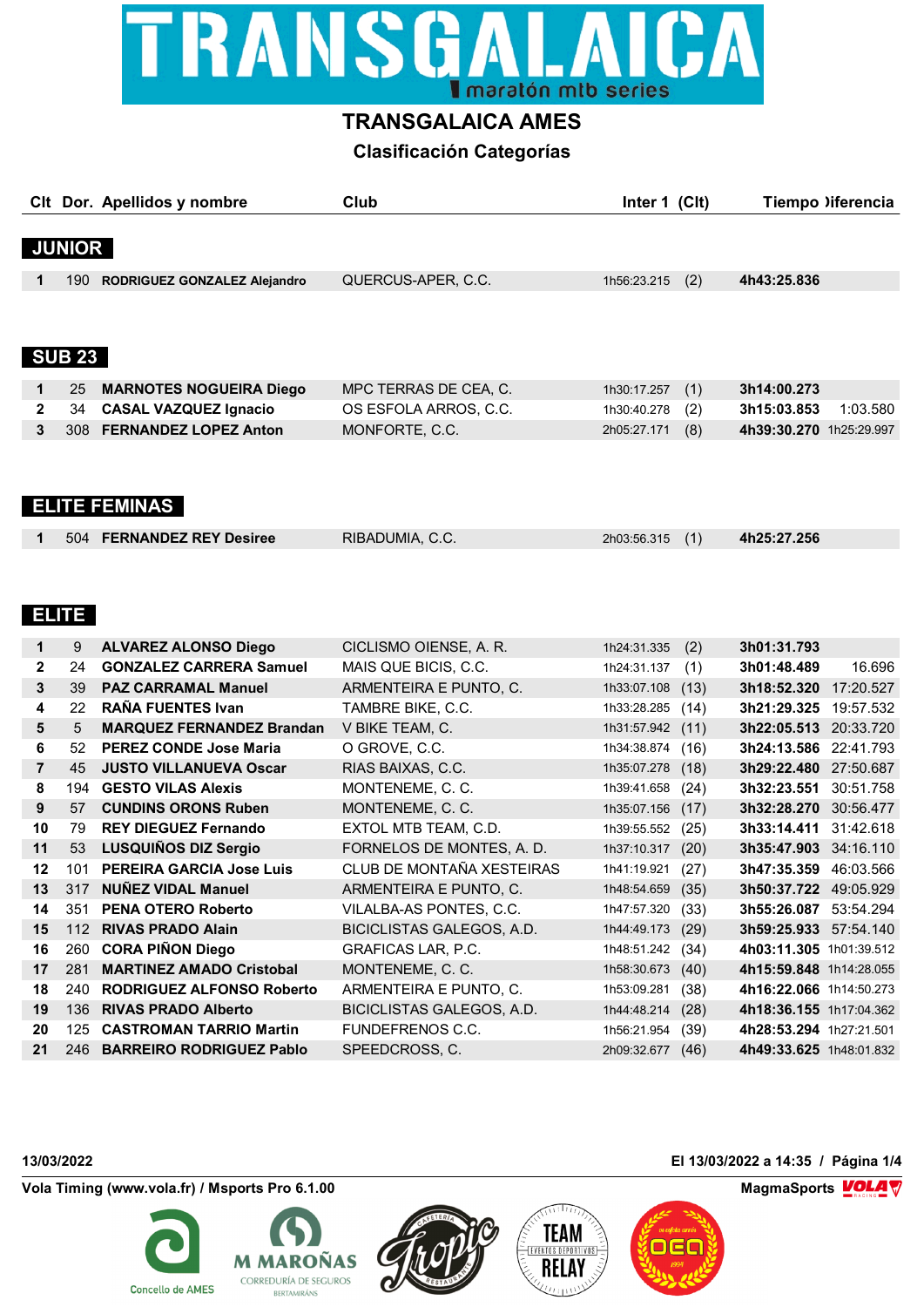

### **TRANSGALAICA AMES Clasificación Categorías**

| Cit Dor. Apellidos y nombre | Club                      | Inter 1 (CIt)      | Tiempo liferencia       |
|-----------------------------|---------------------------|--------------------|-------------------------|
| <b>MASTER FEMINAS</b>       |                           |                    |                         |
| 506 BLANCO DOSIL Silvia     | AVELAIÑAS, C.C.           | (3)<br>2h06:24.873 | 4h32:11.233             |
| 502 MUÑOZ NARCISO Rebeca    | CLUB DE MONTAÑA XESTEIRAS | 1h59:29.978 (2)    | 1:37.550<br>4h33:48.783 |

# **MASTER 30**

| 1              | 6   | <b>CASUSO CASTRO Manuel</b>                           | CLUB DE MONTAÑA XESTEIRAS  | 1h25:15.128      | (3)  | 3h04:41.711                  |           |
|----------------|-----|-------------------------------------------------------|----------------------------|------------------|------|------------------------------|-----------|
| $\mathbf{2}$   | 8   | <b>GUERRA SECO Fernando</b>                           | EXTOL MTB TEAM, C.D.       | 1h24:49.016      | (2)  | 3h05:29.680                  | 47.969    |
| 3              | 42  | <b>DIOS RIOS Cristobal</b>                            | CYCLING TEAM CABAÑAS, C.   | 1h30:20.006      | (6)  | 3h12:02.165                  | 7:20.454  |
| 4              | 11  | <b>VIDAL BARREIRO Gonzalo</b>                         | CLUB DE MONTAÑA XESTEIRAS  | 1h30:25.783      | (7)  | 3h12:02.295                  | 7:20.584  |
| 5              | 38  | <b>SANCHEZ GONZALEZ Esteban</b>                       | EXTOL MTB TEAM, C.D.       | 1h30:13.146      | (4)  | 3h13:20.293                  | 8:38.582  |
| 6              | 223 | <b>BANA MARTINEZ Samuel</b>                           | TOXO, P.C.                 | 1h30:14.140      | (5)  | 3h14:04.372                  | 9:22.661  |
| $\overline{7}$ | 3   | <b>GARCIA CASTAÑO Daniel</b>                          | CLUB DE MONTAÑA XESTEIRAS  | 1h24:32.714      | (1)  | 3h18:48.566 14:06.855        |           |
| 8              | 26  | <b>ACEBEDO CARPINTERO Daniel</b>                      | BURGAS BIKE TEAM, C.D.     | 1h32:05.349      | (11) | 3h19:57.252 15:15.541        |           |
| 9              | 210 | <b>IGLESIAS CARBALLO Pablo</b>                        | SANOMEDIO, A.C.D.          | 1h34:37.958      | (16) | 3h21:36.445 16:54.734        |           |
| 10             | 36  | <b>GUERRA MAGAN Antonio</b>                           | BIKESTRADA, P.C.           | 1h34:15.976      | (14) | 3h21:48.543 17:06.832        |           |
| 11             | 40  | <b>BAÑA GRELA Francisco</b>                           | COMPOSTELANO, C.C.         | 1h35:50.117 (17) |      | 3h24:34.464 19:52.753        |           |
| 12             | 44  | <b>PEREZ MARTINEZ Gustavo</b>                         | BICI O CON, C.             | 1h34:11.733      | (12) | 3h30:10.309                  | 25:28.598 |
| 13             | 80  | <b>GARCIA EIROA Eloy</b>                              | MONTENEME, C. C.           | 1h38:46.312 (22) |      | 3h32:41.133 27:59.422        |           |
| 14             | 63  | <b>CAO COSTOYA Javier</b>                             | JARNACHAS, A.D.            | 1h37:12.473 (20) |      | 3h32:54.942 28:13.231        |           |
| 15             | 78  | <b>LOPEZ PILLADO Lazaro</b>                           | EO, C.C.                   | 1h37:12.078      | (19) | 3h36:10.634 31:28.923        |           |
| 16             | 184 | <b>CABADO PRADO Julio</b>                             | FRIOL, C.C.                | 1h38:49.961      | (24) | 3h37:29.557 32:47.846        |           |
| 17             | 70  | <b>CASAL REY Antonio</b>                              | GLOBAL DXT TEAM, C.D.      | 1h42:41.839      | (30) | 3h40:21.878 35:40.167        |           |
| 18             | 69  | <b>GOMEZ SANJURJO Daniel</b>                          | SEIXO BRANCO, C.C.         | 1h34:36.407 (15) |      | 3h40:28.858                  | 35:47.147 |
| 19             | 110 | <b>GUERRA BLANCO Tito</b>                             | CLUB DE MONTAÑA XESTEIRAS  | 1h38:56.354      | (25) | 3h41:03.804 36:22.093        |           |
| 20             | 284 | <b>DE ANDRES ARDA Anton</b>                           | PICARAÑA, A.D.C.           | 1h42:40.594      | (29) | 3h44:46.312 40:04.601        |           |
| 21             | 75  | <b>LOMBARDIA FERNANDEZ Daniel</b>                     | EO, C.C.                   | 1h40:30.311 (27) |      | 3h46:43.062 42:01.351        |           |
| 22             | 329 | <b>LOPEZ PORTO Daniel Jose</b>                        | NARON, C.C.                | 1h49:25.008      | (47) | 3h50:44.785 46:03.074        |           |
| 23             | 291 | <b>REGO LOPEZ Marcos</b>                              | BTTEIROS COVA DA SERPE, C. | 1h46:40.379      | (38) | 3h51:00.680 46:18.969        |           |
| 24             |     | 134 QUINTEIRO LATAS Jose Manuel                       | BTT TRASDEZA, C.           | 1h49:58.147 (50) |      | 3h53:48.155 49:06.444        |           |
| 25             | 160 | <b>FERNANDEZ LOPEZ Pablo</b>                          | NARON, C.C.                | 1h41:39.975      | (28) | 3h55:34.543 50:52.832        |           |
| 26             | 51  | <b>MARIÑO ESTEVEZ Sergio</b>                          | SANOMEDIO, A.C.D.          | 1h38:06.599      | (21) | 3h56:01.615 51:19.904        |           |
| 27             |     | 120 VENTOSA CELA Ruben                                | RIBADOULLA, A.S.D.         | 1h47:45.307 (41) |      | 3h56:26.420 51:44.709        |           |
| 28             |     | 358 FERNANDEZ COSTAS David                            | MASTER DA LOURIÑA, C.      | 1h48:00.010      | (42) | <b>3h56:28.419</b> 51:46.708 |           |
| 29             |     | 192 VARELA SANCHEZ David                              | CERNE, A.D.                | 1h44:49.134      | (33) | 3h57:29.809 52:48.098        |           |
| 30             |     | 212 AMOEDO FERNANDEZ David                            | SANOMEDIO, A.C.D.          | 1h50:19.499      | (55) | 3h57:34.777 52:53.066        |           |
| 31             | 231 | <b>PEREZ PORTELA Adrian</b>                           | MONTES DO DEZA, C.C.       | 1h51:23.804      | (59) | 4h02:16.141 57:34.430        |           |
| 32             | 289 | <b>MARTINEZ DOMINGUEZ Jesus</b>                       | O TRISQUEL, C.C.           | 1h50:07.179      | (52) | 4h02:28.455 57:46.744        |           |
| 33             |     | 141 SUAREZ GARCIA Juan                                | BTT ULTREIA, C.            | 1h50:03.181 (51) |      | 4h03:05.497 58:23.786        |           |
| 34             |     | 258 CORDO LAGE Simon                                  | X BIKES, C.C.              | 1h55:11.492      | (65) | 4h03:08.186 58:26.475        |           |
| 35             | 149 | <b>MACEIRAS FIGUEIRAS Adrian</b>                      | MUROS, C.C.                | 1h50:09.225      | (54) | 4h03:16.877 58:35.166        |           |
| 36             |     | 148 GALLARDO LAGO Alfonso                             | MUROS, C.C.                | 1h50:07.722      | (53) | 4h03:17.199                  | 58:35.488 |
| 37             |     | 173 REBOREDO GONZALEZ Manuel Alberto BTT TRASDEZA, C. |                            | 1h51:04.589      | (57) | 4h04:58.091 1h00:16.380      |           |
|                |     |                                                       |                            |                  |      |                              |           |

**Vola Timing (www.vola.fr) / Msports Pro 6.1.00 MagmaSports MagmaSports MagmaSports MOLA** 







OEG

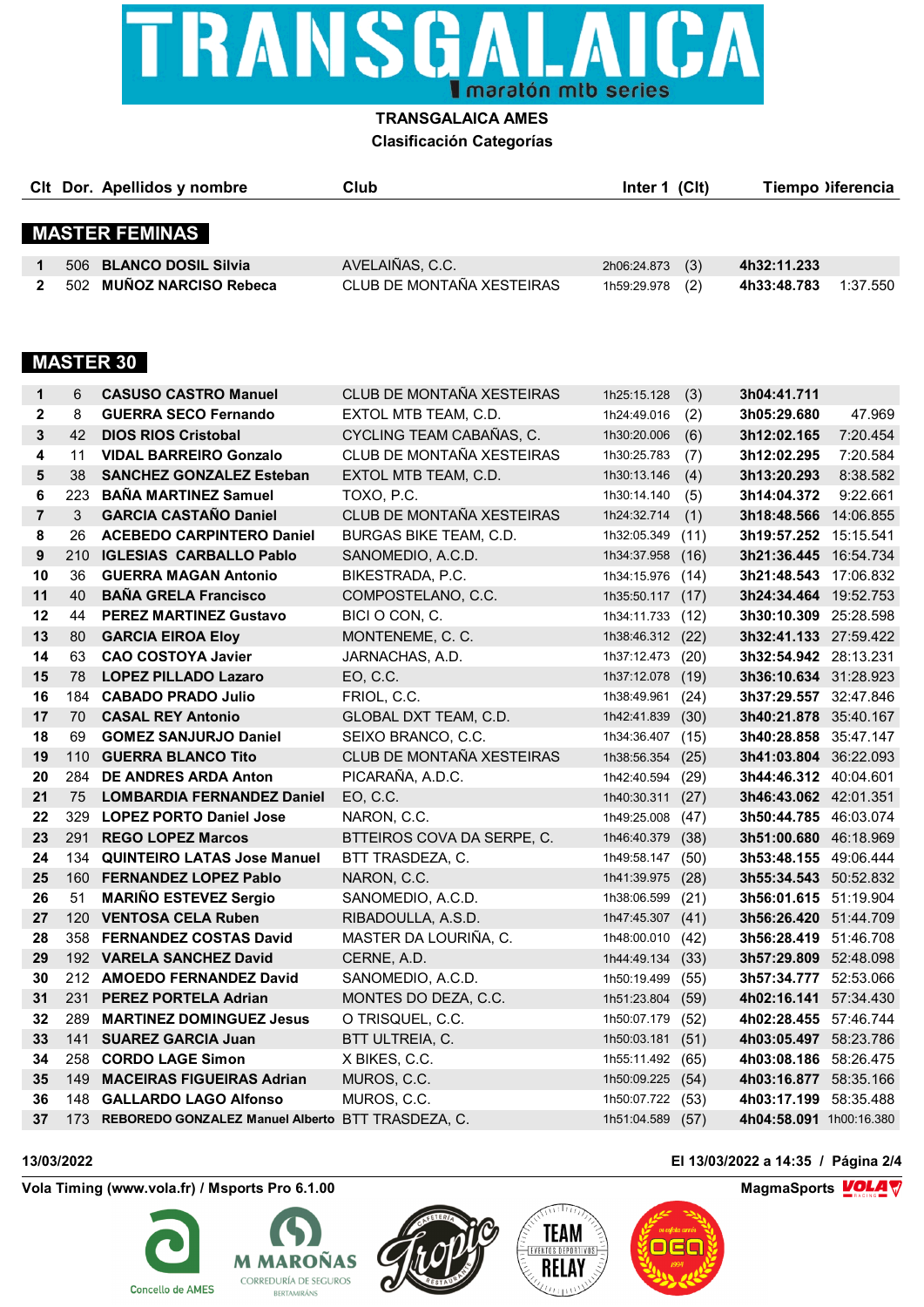

### **TRANSGALAICA AMES Clasificación Categorías**

|    |     | CIt Dor. Apellidos y nombre      | Club                      | Inter 1 (CIt) |      | Tiempo liferencia       |
|----|-----|----------------------------------|---------------------------|---------------|------|-------------------------|
|    |     |                                  |                           |               |      |                         |
| 38 | 350 | <b>FEIJOO LOPEZ Jesus</b>        | PONTEAREAS, C.C.          | 1h56:30.805   | (68) | 4h05:45.341 1h01:03.630 |
| 39 | 236 | <b>VALES VARELA Jose Ivan</b>    | BTT TRASDEZA, C.          | 1h51:04.020   | (56) | 4h08:29.180 1h03:47.469 |
| 40 | 177 | <b>RIEIRO ESPASANDIN David</b>   | MTB DUBRA, C.             | 1h54:20.191   | (62) | 4h10:50.884 1h06:09.173 |
| 41 | 116 | <b>VIDAL TUBIO Juan Jose</b>     | RSBIKE.BOIRO, C.C.        | 1h45:08.698   | (35) | 4h11:37.946 1h06:56.235 |
| 42 | 161 | <b>MUIÑO RIAL Manuel</b>         | SEIXO BRANCO, C.C.        | 1h54:38.632   | (63) | 4h16:26.438 1h11:44.727 |
| 43 |     | 176 OTERO IGLESIAS Carlos        | ATENAS RUNNING VDA, C.    | 1h56:09.282   | (66) | 4h22:23.741 1h17:42.030 |
| 44 |     | 162 SABARIS SILVA Diego          | CLUB DE MONTAÑA XESTEIRAS | 2h05:29.509   | (84) | 4h25:04.416 1h20:22.705 |
| 45 |     | 297 RODRIGUEZ OTERO Borja        | RSBIKE.BOIRO, C.C.        | 2h04:01.150   | (82) | 4h25:29.447 1h20:47.736 |
| 46 | 316 | <b>NIETO IGLESIAS Domingo</b>    | RIBADUMIA, C.C.           | 2h05:36.775   | (85) | 4h28:52.359 1h24:10.648 |
| 47 | 197 | <b>MIRAMONTES IGLESIAS Ruben</b> | BICI TOUPAS, C.C.         | 2h02:25.610   | (78) | 4h40:57.004 1h36:15.293 |
| 48 |     | 213 ROJO PARDIÑAS Ruben          | MONTE XALO, P.C.          | 2h09:03.223   | (89) | 4h45:31.080 1h40:49.369 |
| 49 | 349 | <b>GOYANES FRANCO Miguel</b>     | MONFORTE, C.C.            | 2h09:13.455   | (90) | 4h47:15.941 1h42:34.230 |

## **MASTER 40**

| 1            | 12               | <b>NOVOA PEREZ Jorge</b>                                 | <b>BURGAS BIKE TEAM, C.D.</b> | 1h31:00.081 | (4)  | 3h12:07.969           |           |
|--------------|------------------|----------------------------------------------------------|-------------------------------|-------------|------|-----------------------|-----------|
| $\mathbf{2}$ | 41               | <b>ACEVEDO RODRIGUEZ Delmiro</b>                         | BURGAS BIKE TEAM, C.D.        | 1h30:13.844 | (1)  | 3h13:19.643           | 1:11.674  |
| 3            | 20               | <b>PEREIRA SUAREZ Ivan</b>                               | CLUB DE MONTAÑA XESTEIRAS     | 1h30:14.666 | (2)  | 3h14:05.934           | 1:57.965  |
| 4            | 27               | <b>ABEAL ORGEIRA Jorge</b>                               | 3AG, C.D.                     | 1h31:24.388 | (6)  | 3h21:27.042           | 9:19.073  |
| 5            | 37               | <b>SUAREZ RODRIGUEZ Jose Manuel</b>                      | BICI O CON, C.                | 1h34:14.050 | (10) | 3h24:57.247 12:49.278 |           |
| 6            | 65               | <b>VALIÑA AMEIJENDA Carlos</b>                           | 3AG, C.D.                     | 1h34:35.334 | (11) | 3h25:40.679           | 13:32.710 |
| 7            | 346              | <b>FERREIRO OTERO Marco Antonio</b>                      | BTTEIROS COVA DA SERPE, C.    | 1h35:12.028 | (14) | 3h26:17.617 14:09.648 |           |
| 8            | 58               | <b>NEIRA DIEGUEZ Alberto</b>                             | CLUB DE MONTAÑA XESTEIRAS     | 1h34:56.366 | (12) | 3h32:51.011           | 20:43.042 |
| 9            | 364              | <b>PATIÑO VILAS Jose</b>                                 | PINARIUM, C.D.                | 1h40:51.431 | (29) | 3h33:57.926 21:49.957 |           |
| 10           | 111              | <b>RODRIGUEZ MARTINEZ Ivan</b>                           | EO, C.C.                      | 1h37:09.014 | (18) | 3h34:41.874 22:33.905 |           |
| 11           | 66               | <b>LOIS BARREIRO Ernesto</b>                             | BELA OTERO, C.C.              | 1h40:06.472 | (23) | 3h35:23.086 23:15.117 |           |
| 12           | 74               | <b>LODEIRO RODRIGUEZ Jose Javier TAMBRE BIKE, C.C.</b>   |                               | 1h35:50.896 | (16) | 3h35:38.593           | 23:30.624 |
| 13           | 275              | <b>FONTAN TRONCOSO Roberto</b>                           | CORBELO, C.C.                 | 1h42:42.060 | (32) | 3h39:27.950 27:19.981 |           |
| 14           | 87               | <b>INSUA GARCIA Isaac</b>                                | OS ESFOLA ARROS, C.C.         | 1h40:47.060 | (26) | 3h40:56.493           | 28:48.524 |
| 15           | 185              | <b>DEUS GOMEZ Jose Manuel</b>                            | OS ESFOLA ARROS, C.C.         | 1h40:50.941 | (28) | 3h41:28.899           | 29:20.930 |
| 16           | 102 <sub>2</sub> | <b>FIGUEIRO CASTRO Jose Manuel</b>                       | CLUB DE MONTAÑA XESTEIRAS     | 1h41:20.036 | (30) | 3h48:22.687           | 36:14.718 |
| 17           | 86               | <b>VILASO GONZALEZ Pablo</b>                             | QUEBICI-MARCISPORT, C.        | 1h40:22.220 | (24) | 3h50:19.661           | 38:11.692 |
| 18           | 121              | <b>HERBELLO MARZAN Manuel Alberto</b>                    | QUEBICI-MARCISPORT, C.        | 1h39:57.001 | (22) | 3h50:20.409           | 38:12.440 |
| 19           | 254              | <b>CEREZO CERVANTES Francisco Javier ALBURIDERS CLUB</b> |                               | 1h47:11.317 | (43) | 3h50:36.141           | 38:28.172 |
| 20           | 88               | <b>GARCIA GONZALEZ Jose</b>                              | BURGAS BIKE TEAM, C.D.        | 1h40:50.279 | (27) | 3h52:02.659           | 39:54.690 |
| 21           | 154              | <b>COUSO MARTINEZ Javier</b>                             | FARTO, C.C.                   | 1h48:57.825 | (56) | 3h54:08.374 42:00.405 |           |
| 22           | 159              | <b>GONTAN OTERO Juan Manuel</b>                          | BICIS OLIVEIRA, C.C.          | 1h47:41.311 | (47) | 3h56:27.447           | 44:19.478 |
| 23           | 146              | <b>CAAMAÑO SESTAYO Santiago</b>                          | MUROS, C.C.                   | 1h47:02.164 | (42) | 3h56:28.321           | 44:20.352 |
| 24           | 269              | <b>GOMEZ GOMEZ Francisco Javie</b>                       | FARTO, C.C.                   | 1h46:39.210 | (40) | 3h56:28.918 44:20.949 |           |
| 25           | 287              | <b>ANDRES LAGO Jonathan</b>                              | PLAN C, C.D.                  | 1h47:42.347 | (49) | 3h56:30.955 44:22.986 |           |
| 26           | 273              | <b>PORTO BLANCO Edelmiro</b>                             | MESOIRO, C.C.                 | 1h47:23.338 | (44) | 3h57:08.036           | 45:00.067 |
| 27           | 263              | <b>VAZQUEZ URBINA Juan Carlos</b>                        | BTT TRASDEZA, C.              | 1h50:03.685 | (58) | 3h57:24.153 45:16.184 |           |
| 28           | 276              | <b>SESTAYO SESTAYO Manuel Eduardo</b>                    | BTT O TREITO, C.              | 1h50:01.071 | (57) | 3h59:17.420           | 47:09.451 |
| 29           | 100              | <b>SUAREZ SOUTO David</b>                                | QUEBICI-MARCISPORT. C.        | 1h44:47.591 | (38) | 4h01:27.862 49:19.893 |           |

Vola Timing (www.vola.fr) / Msports Pro 6.1.00 **MagmaChange Street Assembly Collective MagmaChange MagmaChange Mold** 







OEG